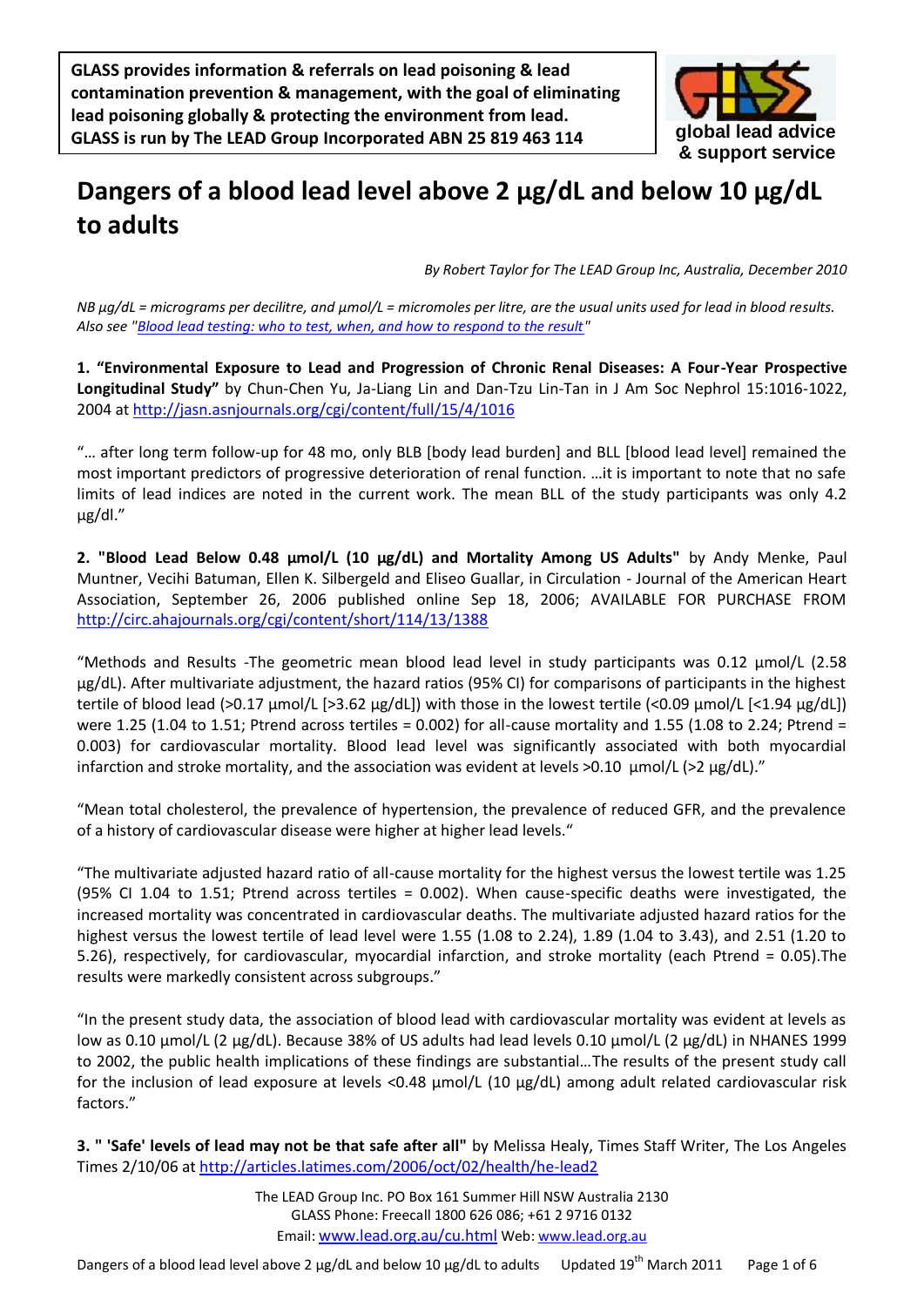A study published in the American Heart Association Journal "Circulation" tracked 13,946 adults for 12 years, comparing lead levels and cause of death. It found that those with a level between 3.6 µg/dL and 10 µg/dL were two and a half times more likely to die of a heart attack than those with very low levels [under 1.9 µg/dL], 89% more likely to die of stroke, and 55% more likely to die of cardiovascular disease.

**4. "Lead in Blood: 'Safe' Levels Too High? Average Americans Tested Had Level High Enough for Increased Heart Disease Death Risk"** by Miranda Hitti , Medical Writer, WebMD Medical News, Reviewed By Louise Chang, MD Medical Editor, WebMD Medical News, Sept. 18, 2006 at [www.webmd.com/news/20060918/lead](http://www.webmd.com/news/20060918/lead-in-blood-safe-levels-too-high)[in-blood-safe-levels-too-high](http://www.webmd.com/news/20060918/lead-in-blood-safe-levels-too-high)

"The average blood level of lead found among Americans is high enough to increase the likelihood of heart attack and stroke, according to a new study.

"In fact, people with only a fifth the level of lead in their blood now considered 'high' are more likely to die of heart attack or stroke, the study shows.

"These findings suggest the threshold for 'high' blood levels of lead may not fully take into account lead's heart risks, according to the study.

"The study appears in Circulation's rapid access online edition."

"A 'high' blood level is now defined as more than 10 micrograms of lead per deciliter of blood (10 µg/dL).

"Most Americans -- 99% -- fall below that threshold, write the researchers, who include Andy Menke, MPH, of Tulane University School of Public Health.

"But an increased likelihood of death from heart attack or stroke has started to be seen in people with blood levels greater than 2 µg/dL, according to Menke and colleagues."

**5. "Lead, Cadmium, Smoking, and Increased Risk of Peripheral Arterial Disease"** by A Navas-Acien, E Selvin, R Sharrett, E Calderon-Aranda, E Silbergeld, E Guallar in Circulation Issue 109, American Heart Association (AHA) Inc. June 7th 2004. Available at<http://circ.ahajournals.org/cgi/content/full/109/25/3196>

"…the ORs of peripheral arterial disease comparing quartiles 2 to 4 of lead with the lowest quartile were 1.63 (95% CI, 0.51 to 5.15), 1.92 (95% CI, 0.62 to 9.47), and 2.88 (95% CI, 0.87 to 9.47), respectively (P for trend=0.02)."

"Blood lead and cadmium levels were strongly associated with an increased prevalence of PAD in a representative sample of US adults….The observed increase in PAD prevalence occurred at lead and cadmium levels much lower than current safety levels used by environmental and occupational regulatory agencies. For instance, only 1 study participant had lead levels  $>1.93$   $\mu$ umol/L (40  $\mu$ g/dL), the Occupational Safety and Health Administration (OSHA) Safety Standard for lead in whole blood, and only 35 (1.6%) had lead levels >0.48 µmol/L (10 µg/dL), the Centers for Disease Control and Prevention criterion for elevated blood levels in children and pregnant women."

**6. "'Safe' levels of lead, cadmium"** by Carole Bullock 'Safe' levels of lead, cadmium AHA Journal News report, 8th June 2004, at [www.eurekalert.org/pub\\_releases/2004-06/aha-lo060304.php](http://www.eurekalert.org/pub_releases/2004-06/aha-lo060304.php)

"The general public can be exposed to lead and cadmium through cigarette smoke, in ambient air near industrial and combustion sources, in certain foods and sometimes in drinking water. Peripheral artery disease or PAD affects 8 to 12 million Americans, according to the American Heart Association. It is a condition similar to coronary artery disease and carotid artery disease. In PAD, fatty deposits build up in artery walls and reduce blood circulation, mainly in arteries to the legs and feet. In its early stages a common symptom is cramping or fatigue in the legs and buttocks during activity. Such cramping subsides when the person stands still.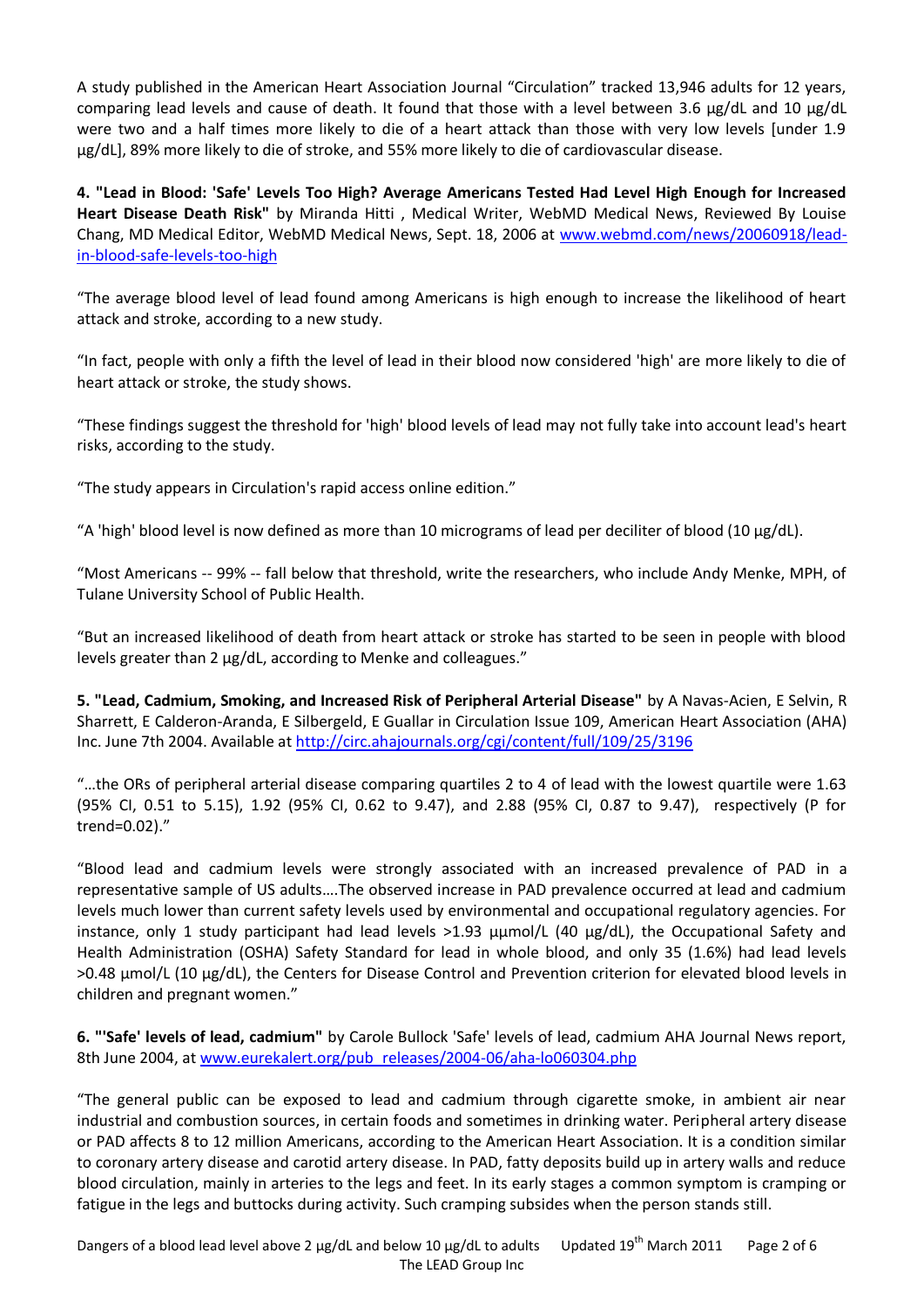"In a study of 2,125 adults, those with the highest blood concentrations of lead or cadmium were almost three times more likely to develop PAD than those with the lowest levels of the two metals. Yet the highest levels were well within what is currently considered safe levels, said senior author Eliseo Guallar, M.D., DrPH, an assistant professor of epidemiology at the Johns Hopkins University Bloomberg School of Public Health in Baltimore. "

**7. "Blood Lead Levels and Death from All Causes, Cardiovascular Disease, and Cancer: Results from the NHANES III Mortality Study"** by Susan E. Schober, Lisa B. Mirel, Barry I. Graubard, Debra J. Brody, Katherine M. Flegal in Environmental Health Perspectives Online 6th July 2006, The National Institute of Environmental Health Sciences, National Institutes of Health, U.S. Department of Health and Human Services, 1st Oct 2006, at [www.ncbi.nlm.nih.gov/pmc/articles/PMC1626441/](http://www.ncbi.nlm.nih.gov/pmc/articles/PMC1626441/)

"For all ages combined, the relative risks of mortality were  $1.24$  [95% confidence interval (CI),1.05–1.48 ... from cardiovascular disease was 1.20 (95% CI, 0.93–1.55) ... from cancer was 1.44 (95% CI, 1.12–1.86) for those with blood lead levels of 5–9 μg/dL."

"The results of our study showing increased mortality at levels as low as 5–9 μg/dL are consistent with other research that suggests health effects associated with low levels of lead exposure. Recent cross-sectional analyses of the current, ongoing NHANES, with data from 1999–2002, suggest an increased risk of peripheral arterial disease, hypertension, and renal dysfunction in a population with blood lead levels of approximately 2 μg/dL on average (Muntner et al. 2005; Navas-Acien et al. 2004). Other analyses of population-based studies support these results. For example, in the Normative Aging Study, blood lead levels < 10 μg/dL were associated with renal function and cognitive impairment (Kim et al. 1996; Payton et al.1994, 1998; Weisskopf et al. 2004; Wright et al. 2003). Cross-sectional analyses of the NHANES III cohort have shown that blood lead levels are related to increased blood pressure (Nash et al. 2003) and decreased renal function (Muntner et al. 2003)."

**8. "Research Indicates that Low Blood Lead Levels Contribute to Early Death from Cardiovascular Disease and Cancer"** by Courtney Hinton, Intern at the Alliance for Healthy Housing, & Student, University of Maryland, published in Alliance Alert, August 2006, published by the Alliance for Health Housing (AFHH) at [www.afhh.org/res/res\\_alert\\_archives\\_aug06.htm#lowbllearlydeath](http://www.afhh.org/res/res_alert_archives_aug06.htm#lowbllearlydeath)

This is a summary of item 7, above (The 3rd US National Health and Nutrition Examination Survey, NHANES 3)

"Previous surveys, conducted in 1976-1980, indicated a higher risk of death with blood lead levels higher than 20 µg/dL. Blood lead levels have significantly decreased since 1970, however, and the third survey, conducted from 1988-1994, reflect that even low blood lead levels, between 5-9 µg/dL, carry an increased risk of death.

"The current NHANES, with data from 1999-2002, suggests an elevated risk of peripheral arterial disease, hypertension, and renal dysfunction in a population with blood lead levels averaging approximately 2  $\mu$ g/dL.

"The analysis of the third NHANES study supports other evidence of adverse health consequences related to blood levels that are lower than current levels of concern."

**9. "Association of blood lead concentrations [greater than 8 µg/dL] with mortality in older women: a prospective cohort study"** by Naila Khalil , John W Wilson , Evelyn O Talbott , Lisa A Morrow , Marc C Hochberg , Teresa A Hillier , Susan B Muldoon , Steven R Cummings and Jane A Cauley (2009) at [www.ehjournal.net/content/8/1/15](http://www.ehjournal.net/content/8/1/15)

"Women with blood lead concentrations  $\geq 8$  µg/dL (0.384 µmol/L), had 59% increased risk of multivariate adjusted all cause mortality (Hazard Ratio [HR], 1.59; 95% confidence interval [CI], 1.02–2.49) (p = 0.041) especially coronary heart disease (CHD) mortality (HR = 3.08 [CI], (1.23–7.70)(p = 0.016), compared to women with blood lead concentrations < 8 μg/dL(< 0.384 μmol/L). There was no association of blood lead with stroke, cancer, or non cardiovascular deaths."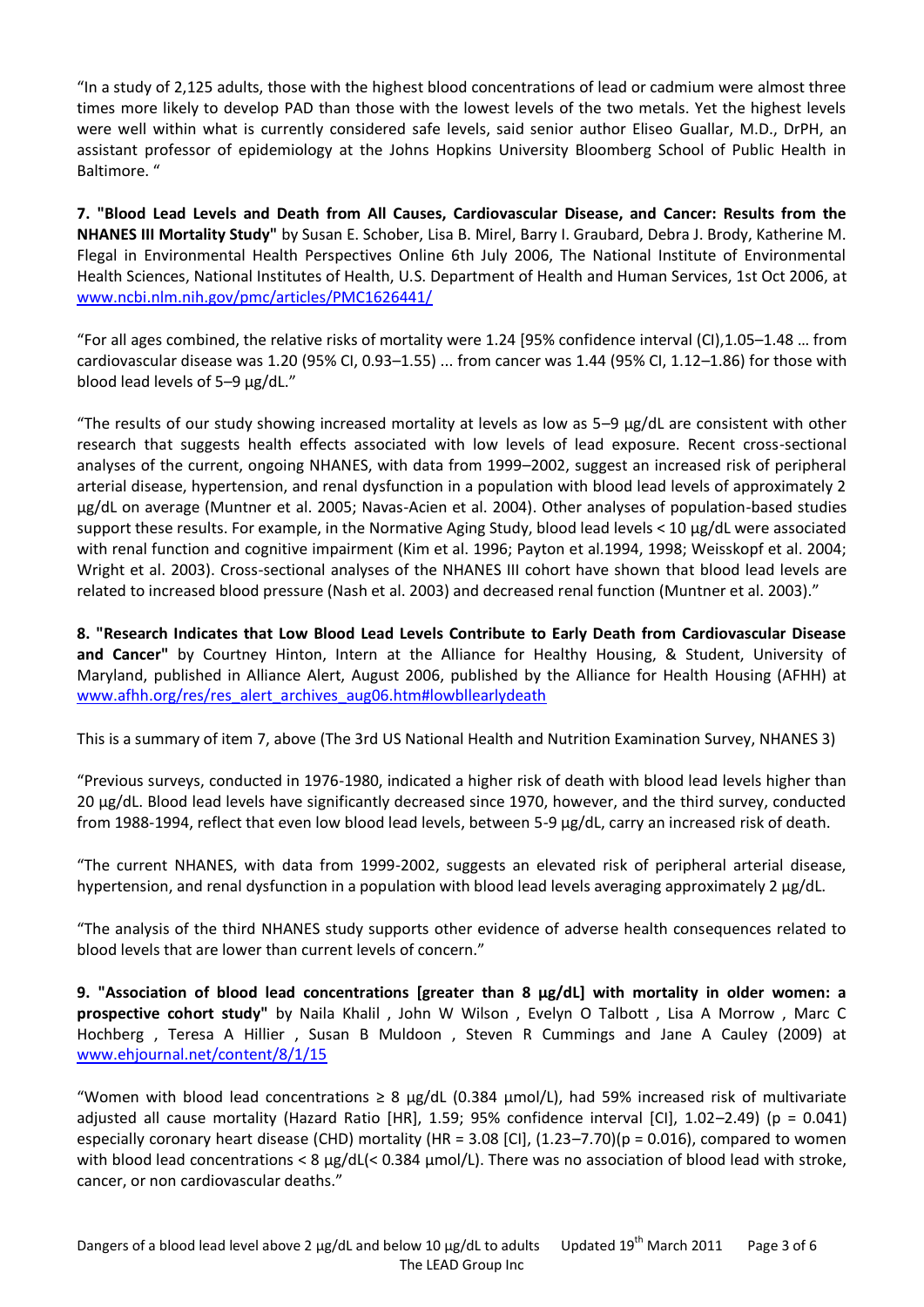## "Conclusion

Women with blood lead concentrations of  $\geq 8$  µg/dL (0.384 µmol/L), experienced increased mortality, in particular from CHD as compared to those with lower blood lead concentrations."

**10. "Association Between Essential Tremor and Blood Lead Concentration"** by ED Louis, EC Jurewicz, LK Applegate, P Factor-Litvak, M Parides, L Andrews, V Slavkovich, JH Graziano, S Carroll, and Todd, at [www.ncbi.nlm.nih.gov/pmc/articles/PMC1241711/pdf/ehp0111-001707.pdf](http://www.ncbi.nlm.nih.gov/pmc/articles/PMC1241711/pdf/ehp0111-001707.pdf)

"Essential tremor (ET) is a neurologic disease that is characterized by an action tremor of the hands and/or head. ET is considered to be distinct from age-related enhanced physiologic tremor."

"There was a correlation between the total tremor score and BPb [blood lead] concentration (Spearman's  $r =$ 0.14;  $p = 0.03$ ) in the 243 study subjects."

"BPb concentrations were higher in ET patients than in controls (mean  $\pm$  SD, 3.3  $\pm$  2.4 and 2.6  $\pm$  1.6  $\mu$ g/dL, respectively; median, 2.7 and 2.3  $\mu$ g/dL; p = 0.038)."

"In this case–control study, we found that the BPb concentration was higher in ET patients than in controls. This association between higher BPb concentration and the diagnosis of ET persisted after adjusting for confounding variables. The association was strongest in patients with sporadic ET, that is, those with no family history of tremor, suggesting that lead as a toxicant might be of more relevance in ET patients without a genetic susceptibility for ET."

"Although our data demonstrate an association between ET and higher BPb concentrations, one must be cautious about the interpretation of these data. It is unlikely that a BPb concentration of 3.3 µg/dL alone is sufficient to cause ET."

**11. "Maternal Blood Lead Levels and the Risk of Pregnancy Induced Hypertension. The "EDEN" Cohort Study"** by Chadi Yazbeck, Olivier Thiebaugeorges, Thierry Moreau, Valérie Goua, Ginette Debotte, Josiane Sahuquillo, Anne Forhan, Bernard Foliguet, Guillaume Magnin, Rémy Slama, Marie-Aline Charles, Guy Huel. Environmental Health Perspectives, online 26 June 2009, *<http://ehp03.niehs.nih.gov/article/fetchArticle.action?articleURI=info:doi/10.1289/ehp.0800488>*

"Results: pregnancy-induced hypertension (PIH) was diagnosed in 106 subjects (10.9%). Age, parity, weight gain, alcohol, smoking habits and calcium supplementation were comparable between hypertensive and non hypertensive women. Lead levels were significantly higher in PIH cases (2.2 µg/dl [0.11 µmol/l] SD 1.4 µg/dl) than in normotensive patients (1.9  $\mu$ g/dl [0.09  $\mu$ mol/l] SD 1.2  $\mu$ g/dl); p=0.02."

"Discussion: We found that the adjusted risk of PIH was associated with maternal blood lead levels in midpregnancy. This risk was doubled in the highest quartile as compared to the lowest quartile of lead distribution… Our findings that lead may have an etiologic role in PIH, even at low levels of environmental exposure, suggest that it may be appropriate for public health organizations to consider lowering the upper limit of "acceptable" blood lead levels in pregnant women, which is currently at 10  $\mu$ g/dl"

**12. "Blood Lead Levels and Major Depressive Disorder, Panic Disorder, and Generalized Anxiety Disorder in US Young Adults"** by Maryse F. Bouchard, David C. Bellinger, Jennifer Weuve, Julia Matthews-Bellinger,; Stephen E. Gilman, Robert O. Wright, Joel Schwartz and Marc G. Weisskopf in Archives Of General Psychiatry/Vol 66 (No. 12), Dec 2009 at <http://archpsyc.ama-assn.org/cgi/content/abstract/66/12/1313>

"Compared with persons with a blood lead level of less than 0.7 μg/dL (the lowest quintile of blood lead in the study population), those with a level greater than 2.1 μg/dL (the highest quintile) had a 2.3-fold increased risk of meeting DSM-IV criteria for MDD [major depression] and a 4.9-fold increased risk of PD [panic disorder].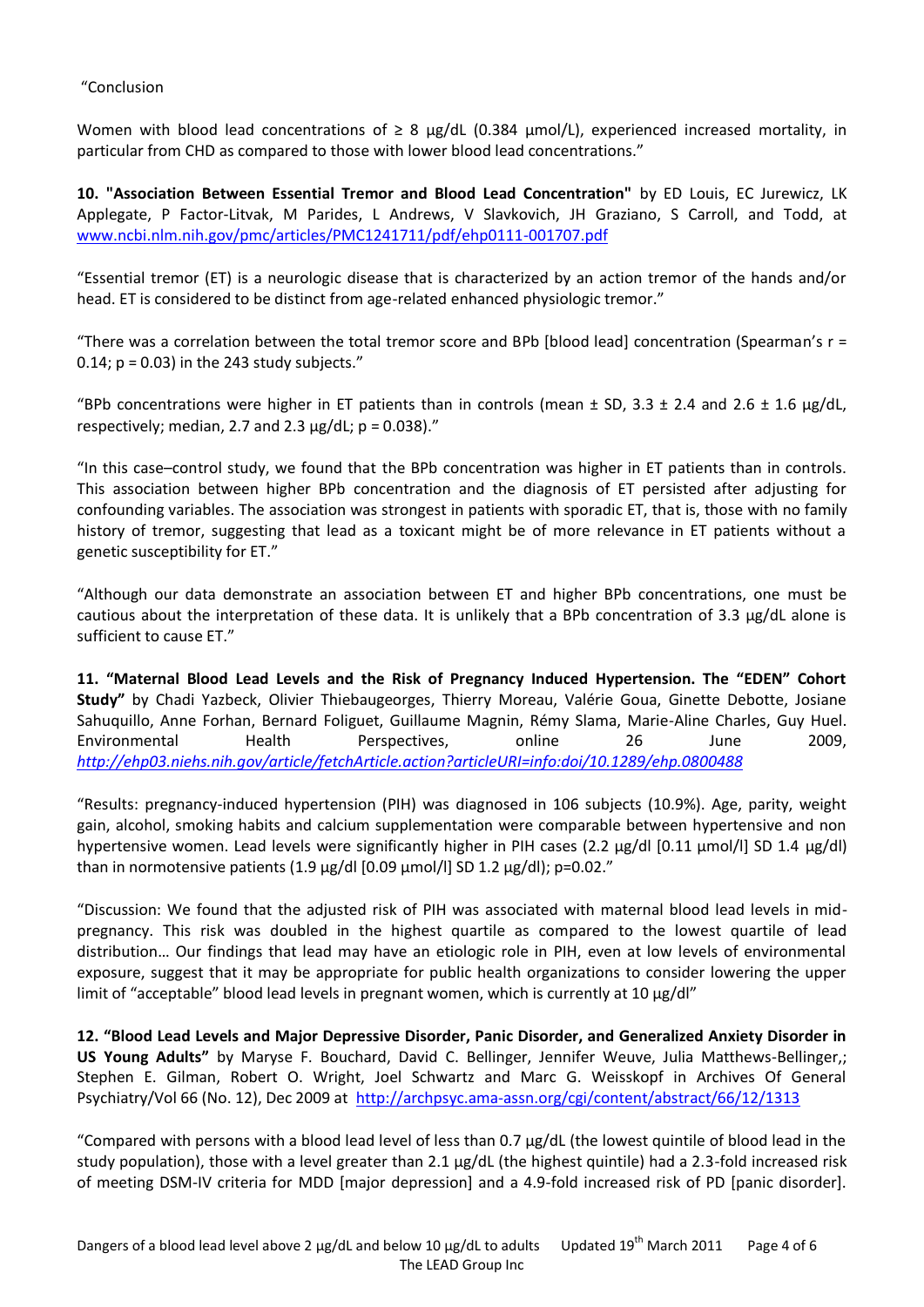After excluding current smokers, the elevation in risk was increased to 2.5-fold for MDD and to 8.2-fold for PD."

"These results support previously reported associations of mood and anxiety disorders with high occupational lead exposure and less well-documented association with lower environmental levels of exposure in older men.

The present findings extend these observations to the general US population of younger adults."

**13. "Blood lead at currently acceptable levels may cause preterm labour"** by Mohsen Vigeh, Kazuhito Yokoyama, Zahrabigom Seyedaghamiri, Atsuko Shinohara, Takehisa Matsukawa, Momoko Chiba & Masoud Yunesian Occup Environ Med doi:10.1136/oem.2009.050419 online 25/8/10 at <http://oem.bmj.com/content/early/2010/08/26/oem.2009.050419.abstract>

"This study found that mothers who delivered preterm babies had significantly higher blood lead levels than mothers who delivered full-term babies. Logistic regression analysis showed an increasing risk of preterm birth with increasing blood lead concentration. A negative correlation between blood lead levels and gestational age was also found. Therefore, the current results suggest that raised blood lead concentrations, even at 'acceptable' levels, could be a risk factor for preterm delivery."

"The present results support previous findings of adverse pregnancy outcomes at blood lead levels lower than the currently 'acceptable' levels, although this study may be the first to attribute preterm deliveries to low levels of blood lead (mean <5 µg/dl)."

**14. "Recommendations for Medical Management of Adult Lead Exposure"** by Michael J. Kosnett; Richard P. Wedeen; Stephen J. Rothenberg; Karen L. Hipkins; Barbara L. Materna; Brian S. Schwartz; Howard Hu; and Alan Woolf, in Environmental Health Perspectives 2007;115(3):463. ©2007 National Institute of Environmental Health Sciences, online 11th April 200[7 www.medscape.com/viewarticle/554718](http://www.medscape.com/viewarticle/554718)

"Removal of individuals from lead exposure should be considered to avoid long-term risk to health if exposure control measures over an extended period do not decrease blood lead concentrations to  $< 10 \mu g/dL$  or if selected medical conditions exist that would increase the risk of continued exposure. Recommended medical surveillance for all lead-exposed workers should include quarterly blood lead measurements for individuals with blood lead concentrations between 10 and 19 µg/dL, and semiannual blood lead measurements when sustained blood lead concentrations are < 10 µg/dL. It is advisable for pregnant women to avoid occupational or avocational lead exposure that would result in blood lead concentrations > 5 µg/dL. Chelation may have an adjunctive role in the medical management of highly exposed adults with symptomatic lead intoxication but is not recommended for asymptomatic individuals with low blood lead concentrations."

**15. "The Weight of Lead: Effects Add Up In Adults"** by A. Spivey, Environmental Health Perspectives Vol 115, No. 1 1 January 2007 at <http://ehp03.niehs.nih.gov/article/fetchArticle.action?articleURI=info:doi/10.1289/ehp.115-a30>

"Far from being settled, Spivey's article is arguing that lead toxicity is an ongoing problem in the health of U.S. adults. Moves to reduce the sources of lead toxicity such as vehicle fuel have reduced the blood lead levels of the U.S. population. However pockets remain at very high levels, mainly through occupational exposures. Also, while levels are now below OSHA standards, new research indicates that lead poisoning effects occur well below those standards. Tests have improved in the past twenty years; both to provide the evidence of lead as a culprit, but also to measure its negative health impacts, especially to the heart, kidneys and brain. Rising blood pressure has been strongly linked with blood lead levels. Lead is also linked with hypertension, and kidney damage. Angela argues that lead has no natural biological role, and so should be controlled."